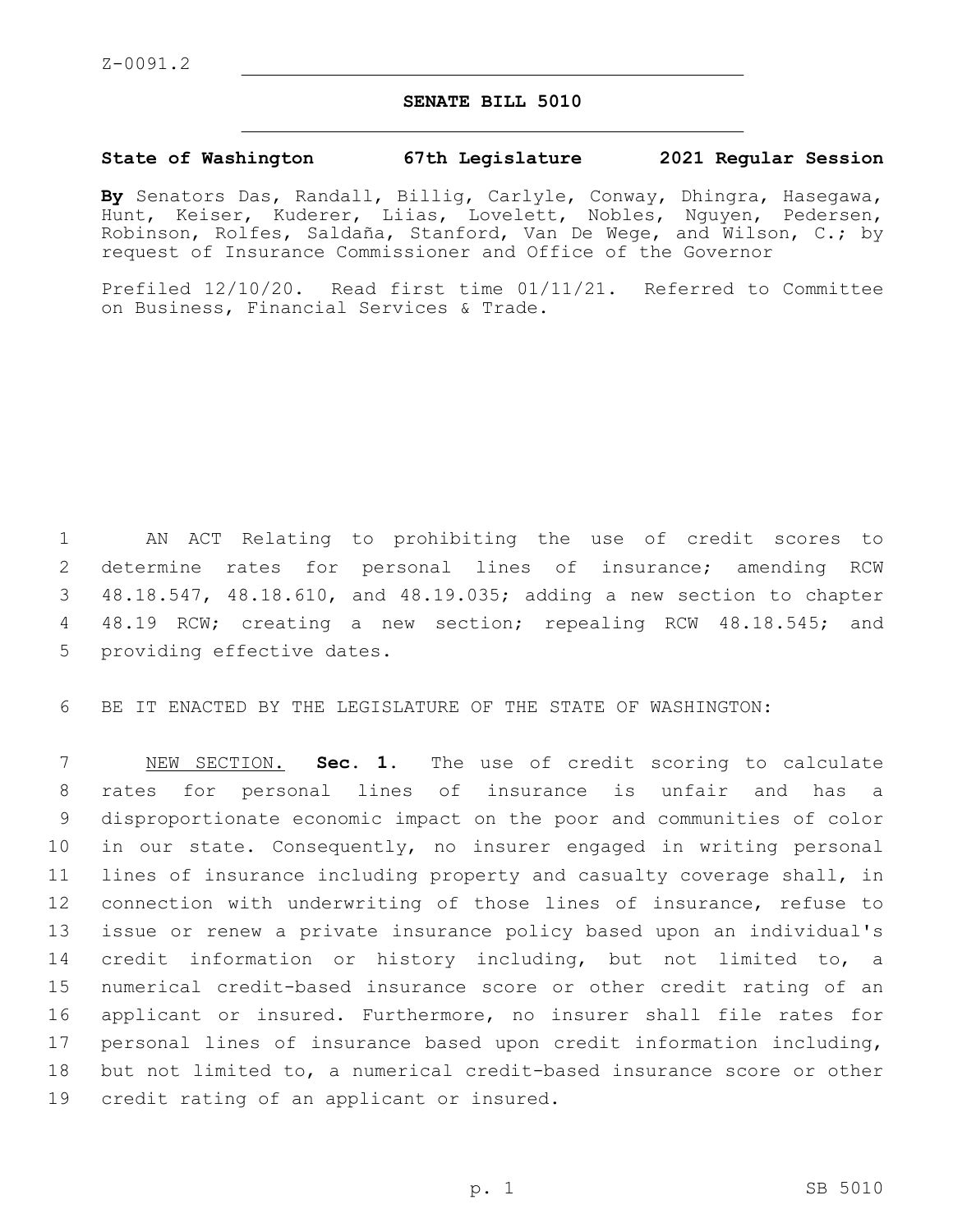**Sec. 2.** RCW 48.18.547 and 2006 c 8 s 211 are each amended to 2 read as follows: (1) For the purposes of this section:3 (a) "Affiliate" has the same meaning as in RCW 48.31B.005(1). (b) "Claim" means a demand for monetary damages by a claimant. (c) "Claimant" means a person, including a decedent's estate, who is seeking or has sought monetary damages for injury or death caused 8 by medical malpractice. 9 (d) "Tier" ((has the same meaning as in RCW 48.18.545(1)(h))) means a category within a single insurer into which insureds with 11 substantially similar insuring, risk or exposure factors, and expense elements are placed for purposes of determining rate or premium. (e) "Underwrite" or "underwriting" means the process of selecting, rejecting, or pricing a risk, and includes each of these 15 activities: (i) Evaluation, selection, and classification of risk, including placing a risk with an affiliate insurer that has higher rates and/or 18 rating plan components that will result in higher premiums; (ii) Application of classification plans, rates, rating rules, 20 and rating tiers to an insured risk; and 21 (iii) Determining eligibility for: 22 (A) Insurance coverage provisions; 23 (B) Higher policy limits; or 24 (C) Premium payment plans. (2) During each underwriting process, an insurer may consider the following factors only in combination with other substantive 27 underwriting factors: (a) An insured has inquired about the nature or scope of coverage 29 under a medical malpractice insurance policy; (b) An insured has notified their insurer about an incident that may be covered under the terms of their medical malpractice insurance policy, and that incident does not result in a claim; or (c) A claim made against an insured was closed by the insurer without payment. An insurer may consider the effect of multiple claims if they have a significant effect on the insured's risk 36 profile. (3) If any underwriting activity related to the insured's risk profile results in higher premiums as described under subsection (1)(e)(i) and (ii) of this section or reduced coverage as described under subsection (1)(e)(iii) of this section, the insurer must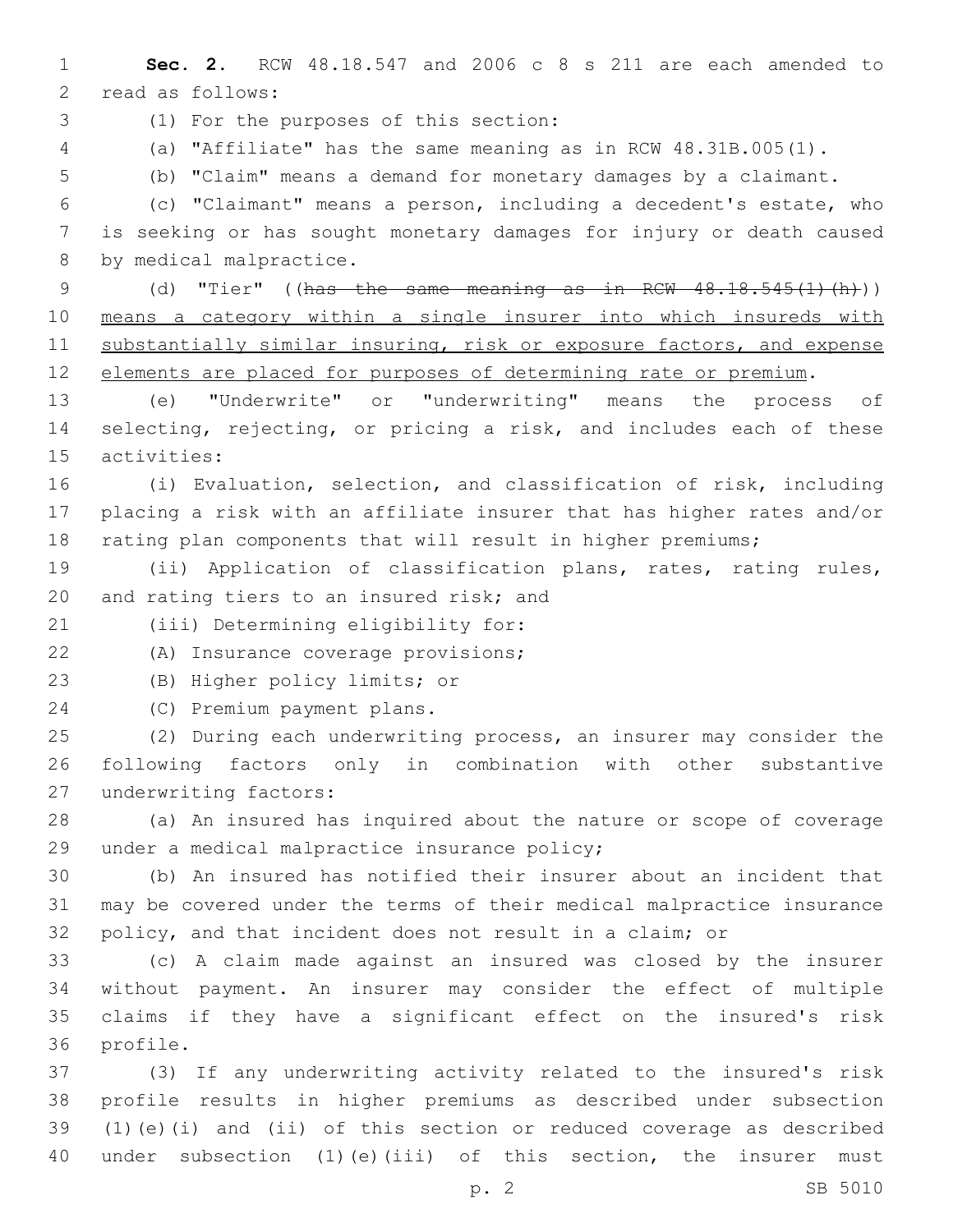provide written notice to the insured, in clear and simple language, that describes the significant risk factors which led to the underwriting action. The commissioner must adopt rules that define the components of a risk profile that require notice under this 5 subsection.

 **Sec. 3.** RCW 48.18.610 and 2016 c 121 s 1 are each amended to 7 read as follows:

 (1) An insurer may include contractual benefits based on customer satisfaction as part of an insurance policy. The insurer must file the policy or endorsement for approval as required by RCW 48.18.100. The contractual benefits may include sums of money provided or credited to a policyholder if the policyholder is dissatisfied with the service provided by their insurer. A sum that is provided to or credited to a policyholder as part of an approved contractual benefit based on customer satisfaction is not "premium" for the purposes of RCW 48.18.170. A policy premium reduced by such a credit will be taxed on the full cost of the premium before application of the 18 customer satisfaction credit.

 (2) This section applies only to personal insurance as defined in 20 RCW ((48.18.545(1)(q))) 48.19.035(1)(d).

 **Sec. 4.** RCW 48.19.035 and 2004 c 86 s 1 are each amended to read as follows:22

(1) For the purposes of this section:23

 (a) "Affiliate" has the same meaning as defined in RCW 25 48.31B.005(1).

 (b) "Consumer" means an individual policyholder or applicant for 27 insurance.

 (c) "Credit history" means any written, oral, or other communication of any information by a consumer reporting agency bearing on a consumer's creditworthiness, credit standing, or credit capacity that is used or expected to be used, or collected in whole or in part, for the purpose of serving as a factor in determining 33 personal insurance premiums or eligibility for coverage.  $((\dagger d)$ 34 "Insurance score" means a)) Credit history includes, but is not limited to, any number or rating that is derived from an algorithm, computer application, model, or other process that is based in whole 37 or in part on credit history.

 $($   $((+e+))$   $(d)$  "Personal insurance" means:

p. 3 SB 5010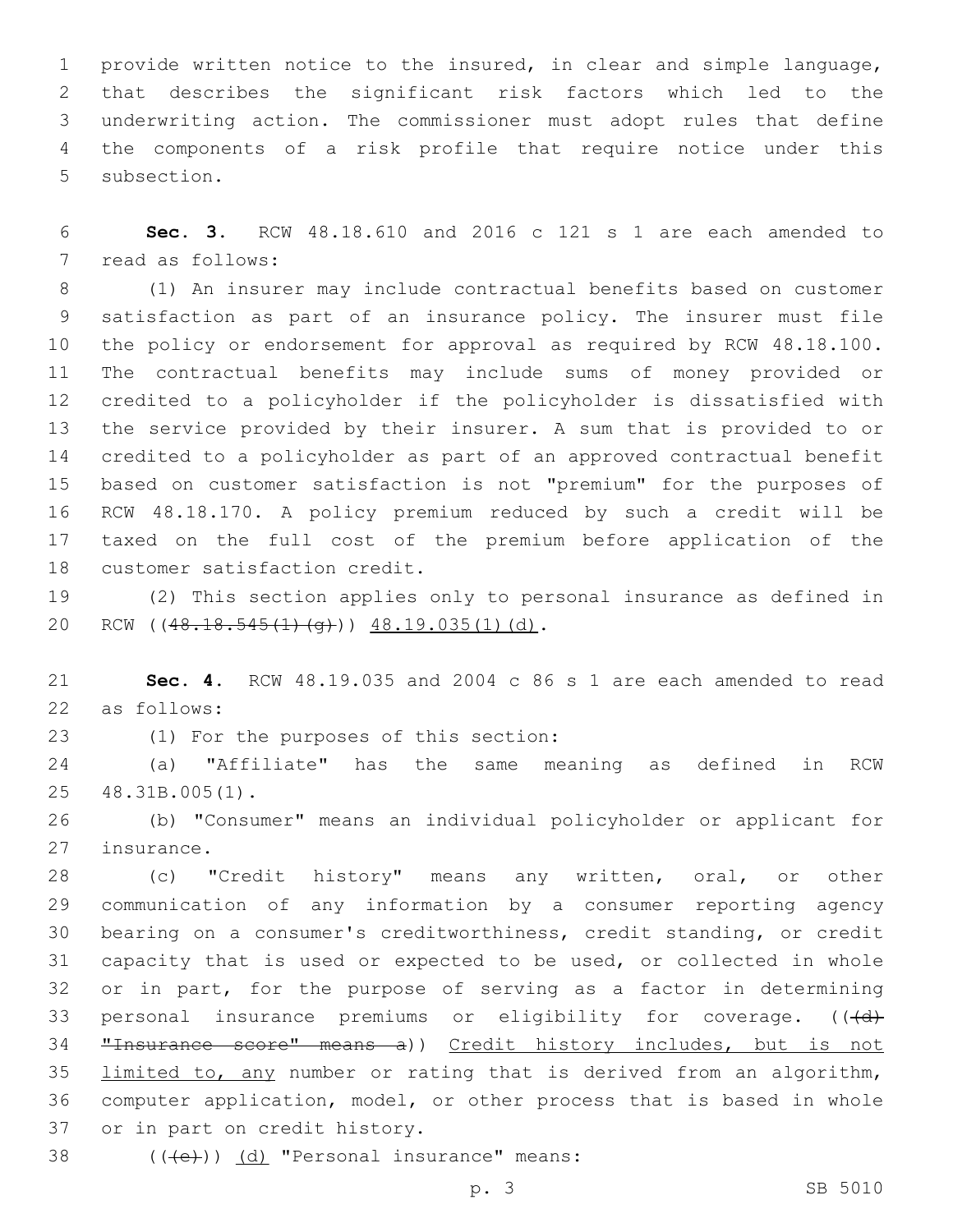- 
- (i) Private passenger automobile coverage;1

2 (ii) Homeowner's coverage, including mobile homeowners, 3 manufactured homeowners, condominium owners, and renter's coverage;

(iii) Dwelling property coverage;4

5 (iv) Earthquake coverage for a residence or personal property;

(v) Personal liability and theft coverage;6

(vi) Personal inland marine coverage; and7

8 (vii) Mechanical breakdown coverage for personal auto or home 9 appliances.

10  $(2)((+a))$  Credit history shall not be used to determine personal 11 insurance rates, premiums, or eligibility for coverage ((unless the 12 insurance scoring models are filed with the commissioner. Insurance 13 scoring models include all attributes and factors used in the 14 calculation of an insurance score. RCW 48.19.040(5) does not apply to 15 any information filed under this subsection, and the information 16 shall be withheld from public inspection and kept confidential by the 17 commissioner. All information filed under this subsection shall be 18 considered trade secrets under RCW 48.02.120(3). Information filed 19 under this subsection may be made public by the commissioner for the 20 sole purpose of enforcement actions taken by the commissioner.

21 (b) Each insurer that uses credit history or an insurance score 22 to determine personal insurance rates, premiums, or eligibility for 23 coverage must file all rates and rating plans for that line of 24 coverage with the commissioner. This requirement applies equally to a 25 single insurer and two or more affiliated insurers. RCW 48.19.040(5) 26 applies to information filed under this subsection except that any 27 eligibility rules or guidelines shall be withheld from public 28 inspection under RCW 48.02.120(3) from the date that the information 29 is filed and after it becomes effective.

30 (3) Insurers shall not use the following types of credit history 31 to calculate a personal insurance score or determine personal 32 insurance premiums or rates:

33 (a) The absence of credit history or the inability to determine 34 the consumer's credit history, unless the insurer has filed actuarial 35 data segmented by demographic factors in a manner prescribed by the 36 commissioner that demonstrates compliance with RCW 48.19.020;

37 (b) The number of credit inquiries;

38 (c) Credit history or an insurance score based on collection 39 accounts identified with a medical industry code;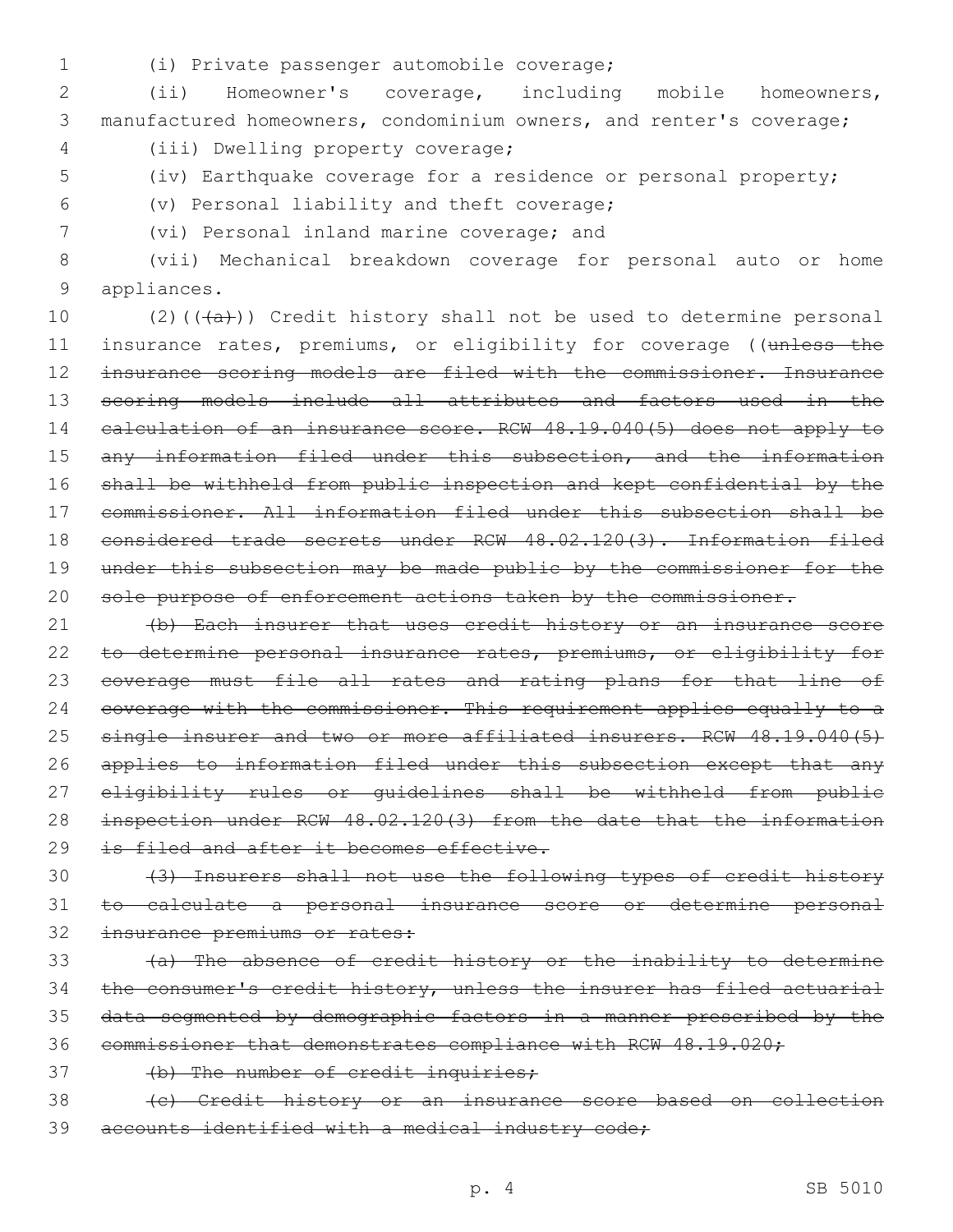1 (d) The initial purchase or finance of a vehicle or house that 2 adds a new loan to the consumer's existing credit history, if evident 3 from the consumer report; however, an insurer may consider the bill 4 payment history of any loan, the total number of loans, or both;

5 (e) The consumer's use of a particular type of credit card, 6 charge card, or debit card; or

7 (f) The consumer's total available line of credit; however, an 8 insurer may consider the total amount of outstanding debt in relation 9 to the total available line of credit.

10 (4) If a consumer is charged higher premiums due to disputed 11 credit history, the insurer shall rerate the policy retroactive to 12 the effective date of the current policy term. As rerated, the 13 consumer shall be charged the same premiums they would have been 14 charged if accurate credit history was used to calculate an insurance 15 score. This subsection applies only if the consumer resolves the 16 dispute under the process set forth in the fair credit reporting act 17 and notifies the insurer in writing that the dispute has been 18 resolved)).

19  $((+5+))$   $(3)$  The commissioner may adopt rules to implement this 20 section.

21 (((6) This section applies to all personal insurance policies 22 issued or renewed on or after June 30, 2003.))

23 NEW SECTION. **Sec. 5.** A new section is added to chapter 48.19 24 RCW to read as follows:

25 If an insurer's filed rates and rating rules for personal 26 insurance use credit history:

 (1) On or after January 1, 2022, the commissioner shall disapprove an insurer's filing of rates and rating rules for any type of personal insurance that uses credit history to determine its rates unless:30

31 (a) The filing has the effect of removing credit history from the 32 rates and rating rules for that type of insurance; or

33 (b) The insurer previously submitted a filing to remove the use 34 of credit history from its rates and rating rules for that type of 35 insurance and the commissioner approved that filing.

 (2) Prior to January 1, 2023, if an insurer's filed rates and rating rules for personal insurance use credit history, the insurer must submit a filing to remove the use of credit from its rates and 39 rating rules.